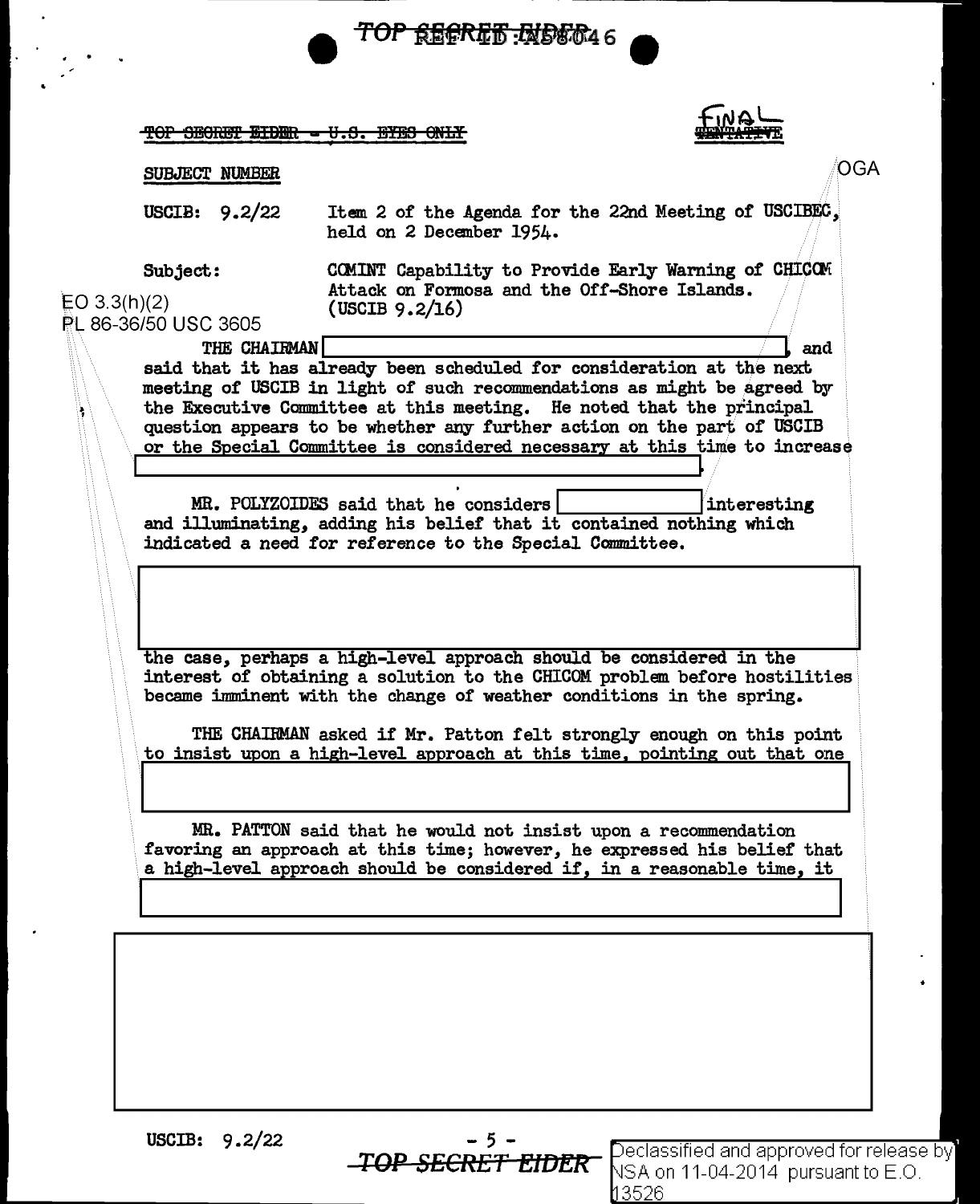

USCIB: 9. 2/22

· CAPTAIN McCORMICK said that in reading the paper he got the impression that it did not urge that any specific actions be taken. He expressed his opinion that the Board has a duty to inform the Special Committee of what is taking place and suggested that the information concerning concerning !would be *ot* considerable interest to them.

<del>TOP SEGRET ENGE</del>MAT

THE CHAIRMAN asked if Captain McCormick would. be interested in having a report along these lines go forward to the Special Committee.

CAPTAIN McCORMICK replied in the affirmative.  $EO(3.3(h)(2)$  . EO 3.3(h)(2) . EO 3.3(h)(2) **COLONEL LEFFERS agreed.**  $PL86-36/50$  USC 3605 PL 86-36/50 USC 3605

 $\overline{\mathcal{L}}$ 

CAPTAIN AGNEW said that NSA feels the Special Committee should be advised, by memorandum similar to the one proposed. He went on to state that he had in hand an Aide Memoire on discussions between the Directors, NSA

THE CHAIRMAN stated that there appears to be a fair body of opinion favoring notification to the Special Committee that USCIB has this problem in hand, with the understanding that if action by the Special Committee is subsequently desired it can then be asked for.

MR. POLYZOIDES said that he does not agree that this is the proper approach to the problem, and recommended that neither the proposed memorandum before the Committee, nor a revision of it, be sent to the Special Committee.

THE CHAIRMAN asked, in view of Mr. Polyzoides' statement, if the Committee would be willing to keep the matter under advisement with a view to reporting again to USCIB after the January meeting of USCIBEC, or earlier, if the receipt of additional information warrants such action. OGA

The members agreed.

USCIB:  $9.2/22$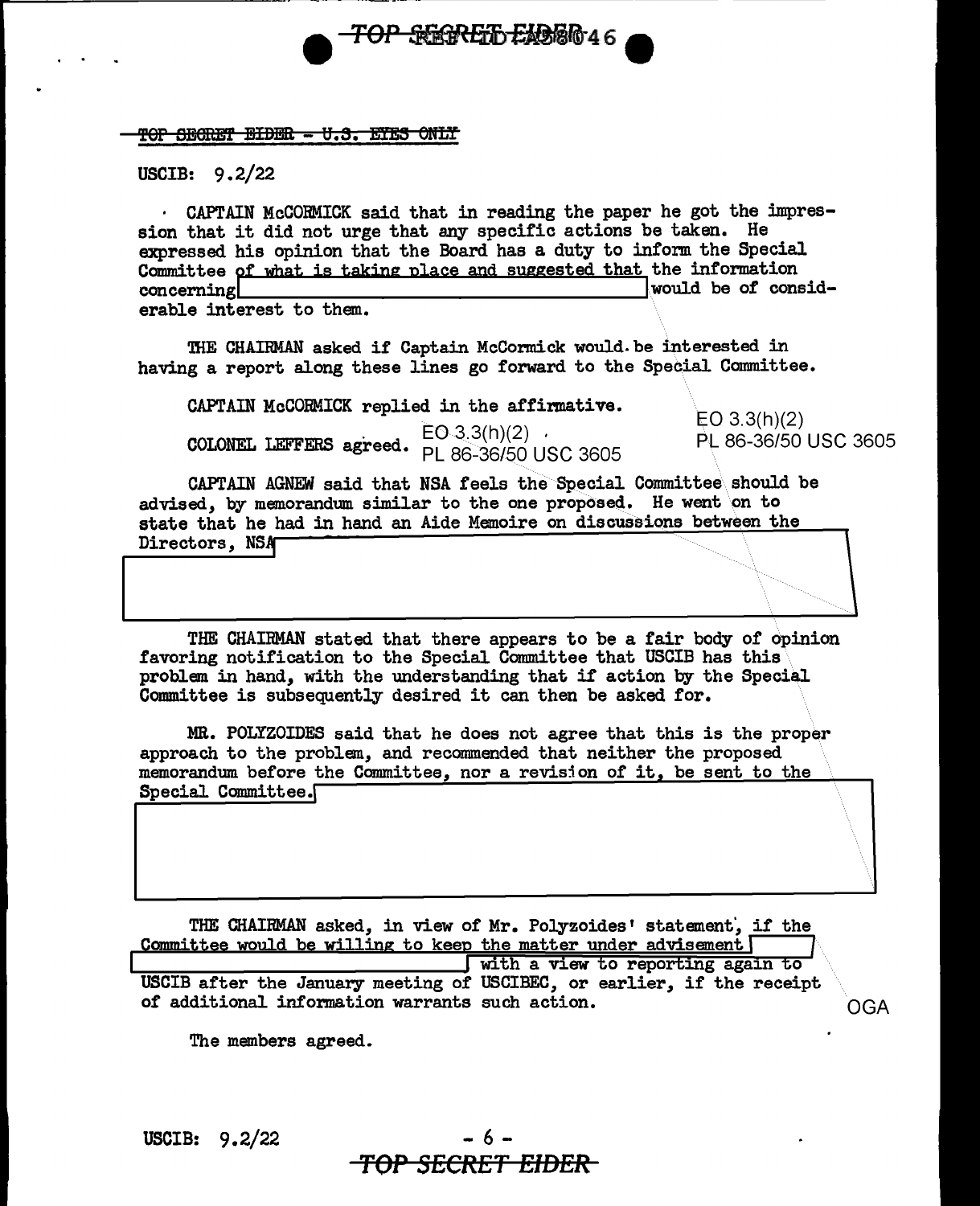#### TOP SECRET EIDER **U.S. EYES ONLY**

### USCIB: 9.2/22

MR. POLYZOIDES raised the question of raids, and suggested that Mr. Armstrong's paper of 8 November (USCIB 9.2/9) outlines an orderly way of handling the matter, i.e., submission of the requirement to the appropriate military authority rather than to the Special Committee.

**FOREECRE-FA5180746** 

## MR. PATTON

There followed a further discussion of' the nature and content of the Committee's report to the Board, and interim action to be taken by individual member organizations. It was agreed that NSA will provide, at the earliest

then other action than that deemed appropriate by the Committee at this meet-<br>ing will be considered. On the subject of base rights negotiations Mr. Polyzoides indicated that the next two or three weeks should reveal whether or not the proposal has a reasonable chance of success, and stated that a report on the progress of the negotiations would be prepared.

DECISION: (2 December 1954) USCIBEC concluded that it is not yet clear that action by the Special Committee of the NSC is necessary to obtain the desired results, nor are there sufficient facts at hand to provide the Special Committee with a basis for action. It was agreed, therefore, that the Chairman would prepare a report informing USCIB of the above conclusion and advisthat USCIBEC recommends approval of it and the following courses of action:

USCIB: 9.2/22

 $-7 -$  EO 3.3(h)(2) PL 86-36/50 USC 3605

# *TOP SECRET EIDER*

OGA